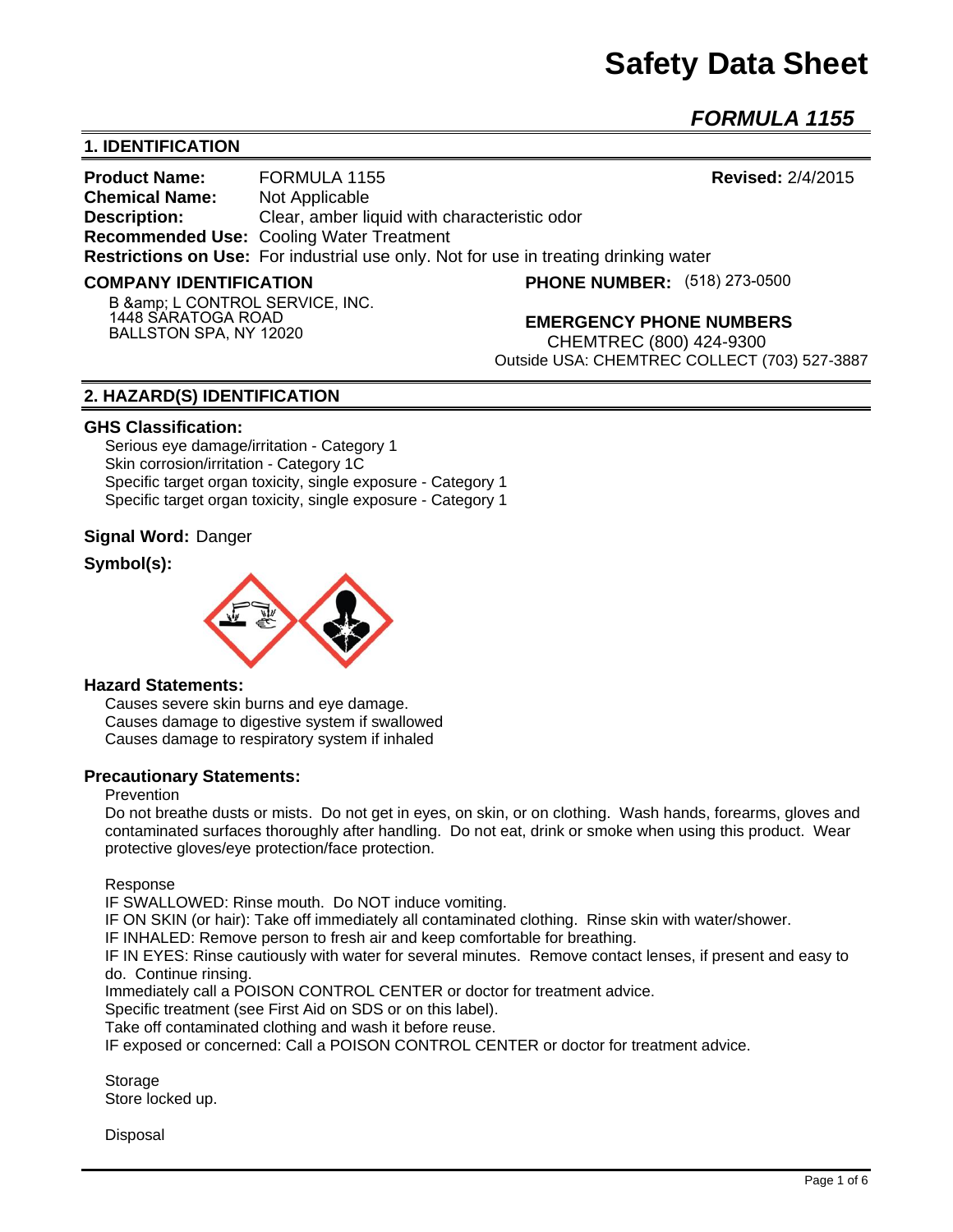Dispose of contents/container in accordance with local, regional, national and international regulations.

## **Hazards Not Otherwise Classified:** None Known.

**Percentages of Components with Unknown Acute Toxicity:** 

 Dermal: 31% Inhalation: 31% Oral: 31%

# **3. COMPOSITION / INFORMATION ON INGREDIENTS**

| $9\%$ - 19%                                  |
|----------------------------------------------|
| $1\% - 11\%$<br>$< 5\%$<br>$< 5\%$<br>M<br>M |
|                                              |

**Legend: L=<1%; M=1-10%; H=>10%**

**\* Exposure limit and regulatory information in Sections 8 & 15**

**\*\* Exact percentage is a trade secret. Concentration range is provided to assist users in providing appropriate protections.**

### **4. FIRST AID MEASURES**

- **Eye Contact:** Immediately flush eyes with a directed stream of cool, clear water for at least 30 minutes. Forcibly holding eyelids apart to ensure complete irrigation of all eye and lid tissues. Remove contact lenses, if present, after the first 5 minutes, then continue rinsing eye. Do not allow individual to rub their eyes. Get medical attention urgently, preferably from an ophthalmologist. Do not transport the victim until the recommended flushing period is completed, unless a portable emergency eye wash bottle is immediately available.
- **Skin Contact:** Immediately wash skin with soap and plenty of water while removing contaminated clothing, for at least 15-20 minutes. Call a poison control center or doctor for treatment advice. Do not take contaminated clothing home to be laundered. Shoes and other leather items which cannot be decontaminated should be disposed of properly. Suitable emergency safety shower facility should be immediately available.
- **Inhalation:** No adverse effects anticipated by this route of exposure. If effects occur, remove patient to fresh air and give artificial respiration via a suitable mechanical device such as a bag and mask if required and get medical attention. Do not use mouth-to-mouth resuscitation.
- **Ingestion:** Do not induce vomiting. Rinse mouth with copious quantities of water first and get immediate medical attention. Drink several glasses of water. Never give anything by mouth to an unconscious person. If vomiting occurs, keep airways clear.
- **Note to Physician:** There is no specific antidote. Treatment of overexposure should be directed at the control of symptoms and the clinical condition of the patient. Aspiration may cause lung damage. Probable mucosal damage may contraindicate the use of gastric lavage.

### **Most Important Symptoms/Effects:**

- **Eye Contact:** May cause severe irritation or burns. Prolonged contact may cause irreversible damage and/or blindness.
- **Skin Contact:** Prolonged contact may cause severe irritation or burns. Severity is generally determined by concentration of solution and duration of contact.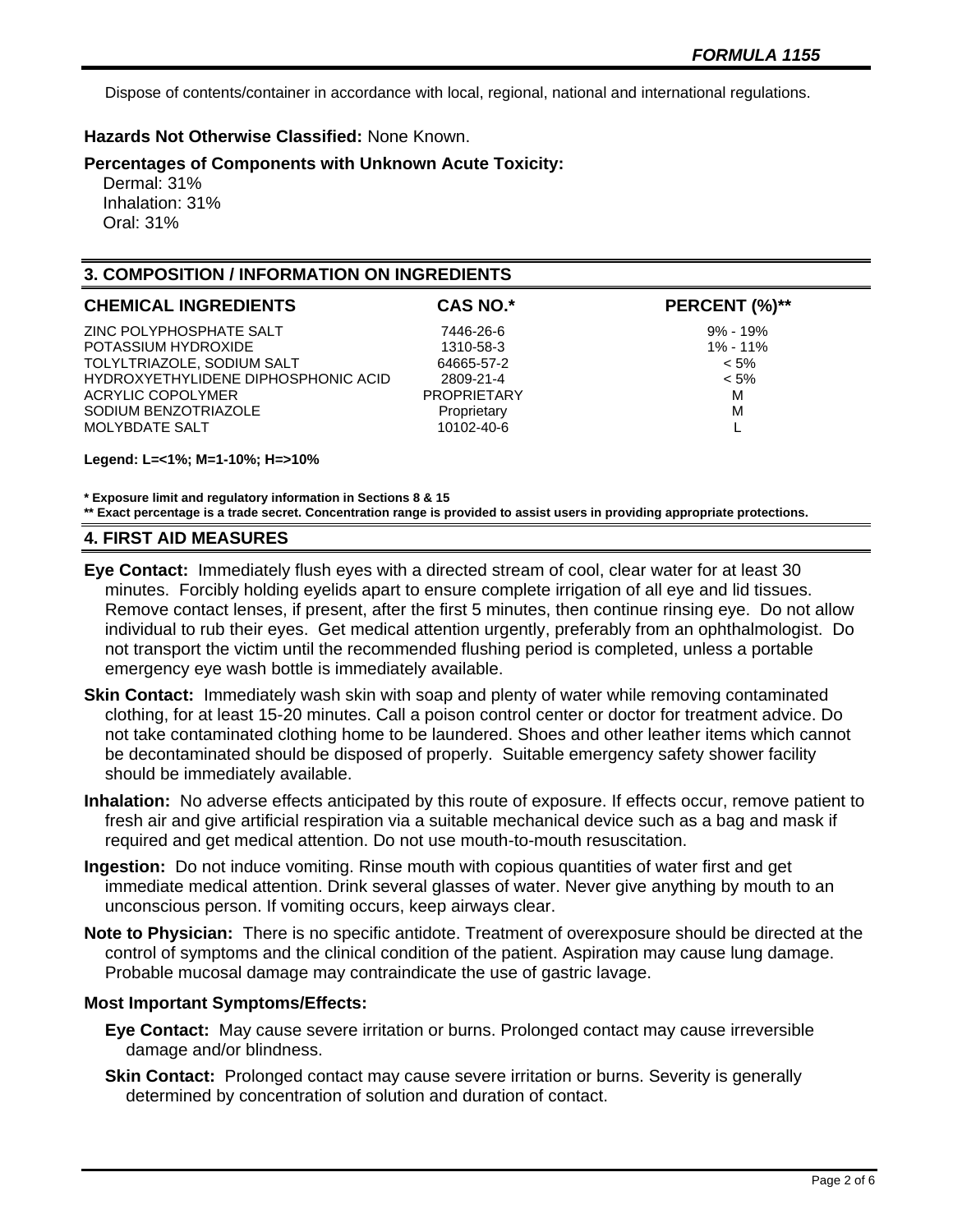- **Inhalation:** Inhalation of mist may be irritating; a stinging sensation may be experienced. May cause damage to the upper respiratory tract and lungs under severe conditions.
- **Ingestion:** May be toxic. May cause severe irritation or burns of the mouth, throat, and internal tissues resulting in possible nausea and/or vomiting. Large amounts can result in acute toxic effects which may be fatal.
- **Indication of Immediate Medical Attention and Special Treatment, if Necessary:** Other than acute, none known. See section 11 for toxicological information.

## **5. FIRE FIGHTING MEASURES**

**Suitable (and Unsuitable) Extinguishing Media:** Any media suitable for the surrounding fire.

- **Specific Hazards Arising from the Chemical:** Product is corrosive to eyes, skin, and respiratory system. Closed containers may rupture (due to buildup of pressure) when exposed to extreme heat. If evaporated to dryness, some product residuals may burn. Thermal decomposition may release oxides of carbon and nitrogen.
- **Special Protective Equipment and Precautions for Fire-Fighters:** Wear self-contained breathing apparatus and full turn-out gear. Approach fire from upwind direction. If possible, move containers away from fire. Cool fire exposed containers with water spray. If containers rupture or leak, product may evolve irritating or toxic gas under extreme heat. Contain runoff.

# **6. ACCIDENTAL RELEASE MEASURES**

### **Spill Containment and Clean-up Instructions:**

Wear suitable protective equipment found in section 8. Small spills may be flushed with copious quantities of water, preferably to a sanitary sewer or waste treatment facility. Larger spills may be absorbed in sawdust or other absorbent and sweepings disposed of in an approved landfill. The area may then be flushed with copious quantities of water. Floor may be slippery; use care to avoid falling. Avoid release of this product into the environment to prevent contamination of soil, sewers, natural waterways and/or groundwater. See Section 12 for Ecological Information.

## **7. HANDLING AND STORAGE**

### **Handling and Storage:**

Store in a cool, dry, well ventilated area, between 10°C and 49°C. Keep containers tightly closed when not in use and follow all recommended safety precautions when handling the material. Keep out of sun and away from heat or open flame. Keep away from incompatible materials. See Section 10 for incompatible materials.

# **8. EXPOSURE CONTROL / PERSONAL PROTECTION**

**Engineering Controls:** General ventilation expected to be satisfactory

## **PERSONAL PROTECTION EQUIPMENT**

**Respiratory:** Not normally required unless misting occurs. Wear an OSHA or NIOSH approved respirator.

**Eyes and Face:** Chemical resistant goggles or face shield.

**Hands and Skin:** Chemical resistant rubber, neoprene latex or PVC

**Other Protective Equipment:** Eyewash station in area of use. Wear long sleeve shirt, long pants, and boots.

### **EXPOSURE GUIDELINES**

**Exposure Limits:**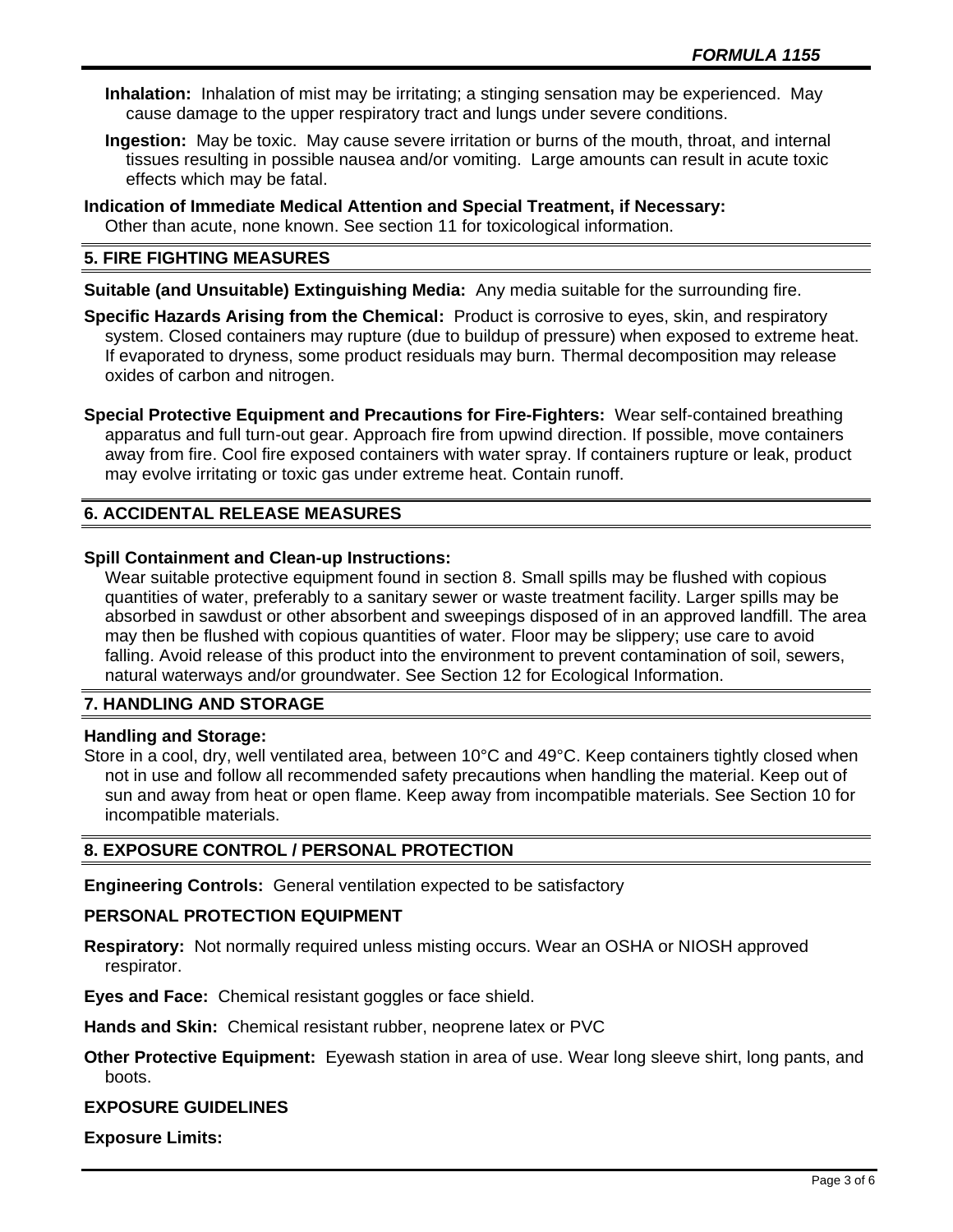**COMPONENT TLV** POTASSIUM HYDROXIDE 2mg/m<sup>3</sup>/15M

 $MOLYBDATE SALT$  0.5 mg/m<sup>3</sup>(Mo)

# **9. PHYSICAL AND CHEMICAL PROPERTIES**

| Clear, amber liquid with characteristic odor |                                                                      |                        |
|----------------------------------------------|----------------------------------------------------------------------|------------------------|
| N.D.                                         | <b>Vapor Pressure:</b>                                               | N.A.                   |
| 13.25 - 13.75                                | <b>Vapor Density:</b>                                                | ا>                     |
| $<$ -5°C (23°F)                              | Specific Gravity(@22°C):                                             | $1.153 - 1.163$        |
| >100°C (212°F)                               | <b>Solubility in Water:</b>                                          | Complete               |
| None                                         | <b>Partition Coefficient:</b>                                        | N.D. (n-octanol/water) |
|                                              | <b>Auto-Ignition Temperature:</b>                                    | N.D.                   |
| 1.0                                          | <b>Decomposition Temperature: N.D.</b>                               |                        |
|                                              | <b>Viscosity:</b>                                                    | N.A.                   |
| $UFL - N.A.$                                 |                                                                      |                        |
|                                              | Flammability (solid, gas): No<br>Flammable Limits in Air: LFL - N.A. |                        |

## **10. STABILITY AND REACTIVITY**

**Reactivity:** Not normally reactive at normal temperatures and pressure.

**Chemical Stability:** Stable under normal conditions

**Possibility of Hazardous Reactions:** Will not occur under normal conditions.

**Conditions to Avoid:** Avoid excessive heat, sparks or open flames.

**Incompatible Materials:** Concentrated acids or oxidizing agents.

**Hazardous Decomposition Products:** Thermal decomposition may release oxides of carbon and nitrogen.

## **11. TOXICOLOGICAL INFORMATION**

**Ingestion Testing:** None established for this product.

**Skin Testing:** None established for this product.

**Inhalation Testing:** None established for this product.

## **CHRONIC TOXICITY DATA**

**Sensitization Testing:** None established for this product.

**Other Testing:** None established for this product.

**Routes of Exposure:** Eyes, Ingestion, Inhalation, Skin.

**Eye Contact:** May cause severe irritation or burns. Prolonged contact may cause irreversible damage and/or blindness.

**Skin Contact:** Prolonged contact may cause severe irritation or burns. Severity is generally determined by concentration of solution and duration of contact.

**Inhalation:** Inhalation of mist may be irritating; a stinging sensation may be experienced. May cause damage to the upper respiratory tract and lungs under severe conditions.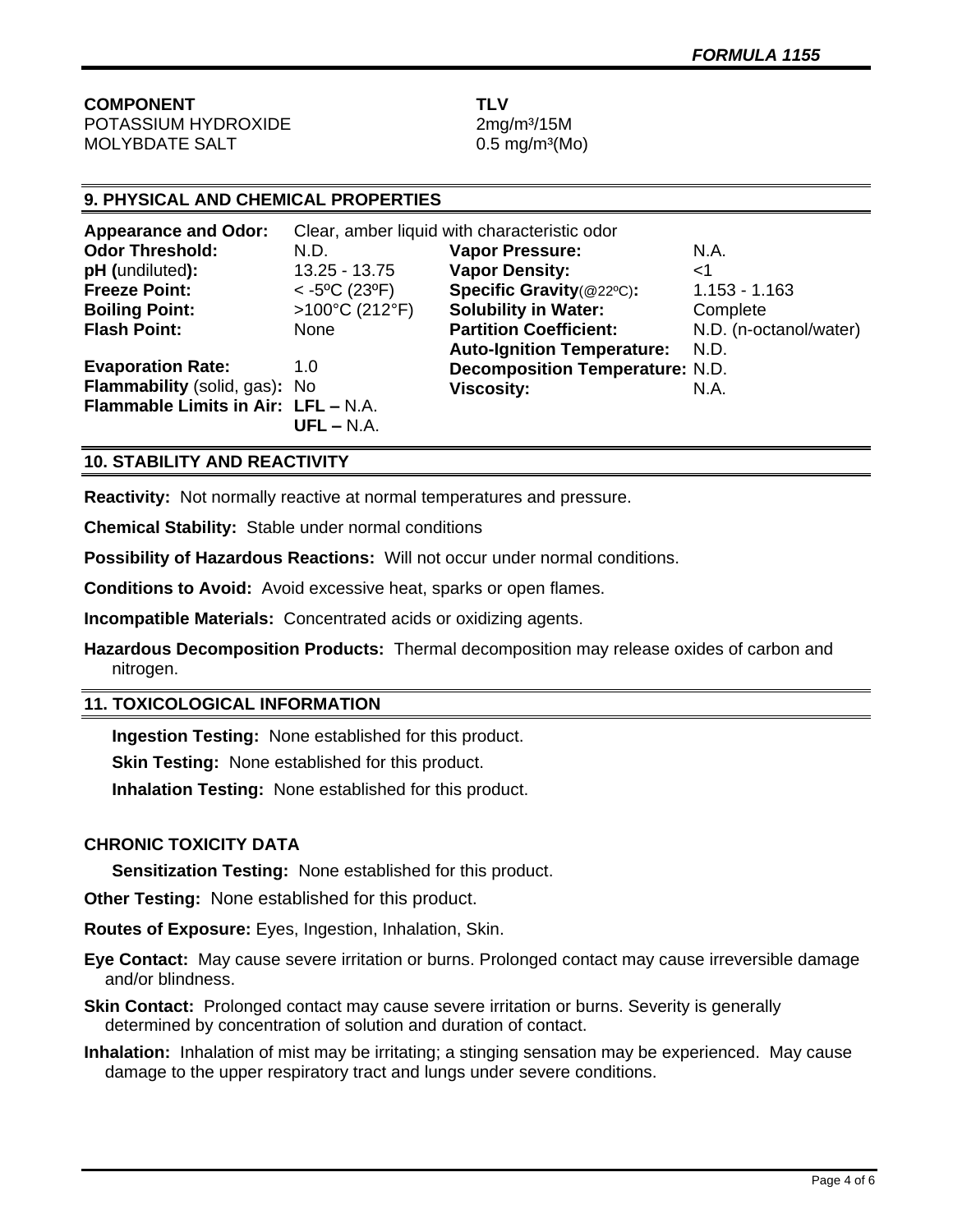**Ingestion:** May be toxic. May cause severe irritation or burns of the mouth, throat, and internal tissues resulting in possible nausea and/or vomiting. Large amounts can result in acute toxic effects which may be fatal.

**Medical Conditions Aggravated by Exposure:** None known.

**Chronic Effects from Repeated Overexposure:** Other than short term effects, none established.

## **12. ECOLOGICAL INFORMATION**

**Aquatic Toxicity Data:** None established for this product.

**Product Fate Data:** None established for this product.

**Biodegradation Data:** None established for this product.

#### **13. DISPOSAL CONSIDERATIONS**

**Waste Disposal:** Dispose of in accordance with local, regional, national and international regulations. Contact the Hazardous Waste representative at the nearest EPA Regional Office for guidance. Container Disposal: Triple rinse container (or equivalent) promptly after emptying and offer for reconditioning if appropriate. Empty the rinsate into application equipment or a mix tank or store rinsate for later use or disposal.

## **14. TRANSPORT INFORMATION**

## **US DEPARTMENT OF TRANSPORTATION (DOT) INFORMATION**

**UN/NA ID Number:** UN3266 **Proper Shipping Name:** CORROSIVE LIQUID, BASIC, INORGANIC, N.O.S. (CONTAINS POTASSIUM HYDROXIDE) **Hazard Class:** 8 **Packing Group:** PGII

# **VESSEL TRANSPORT (IMO/IMDG)**

**UN/NA ID Number:** UN3266 **Proper Shipping Name:** CORROSIVE LIQUID, BASIC, INORGANIC, N.O.S. (CONTAINS POTASSIUM HYDROXIDE) **Hazard Class:** 8 **Packing Group:** PGII **Marine Pollutant:** No

## **15. REGULATORY INFORMATION**

### **US FEDERAL REGULATIONS**

**TSCA:** All ingredients listed or exempt from listing. **CERCLA and/or SARA RQ:** No ingredients listed in this section. **SARA Section 302 Hazard Class:** No ingredients listed in this section. **SARA Section 311/312 Chemicals:**  Acute Health Hazard: Yes Chronic Health Hazard: No Fire Hazard: No Sudden Release of Pressure Hazard: No Reactive Hazard: No **SARA Section 313 Chemicals:** No ingredients listed in this section.

### **STATE REGULATIONS**

This product does not contain any ingredients known to the State of California to cause cancer.